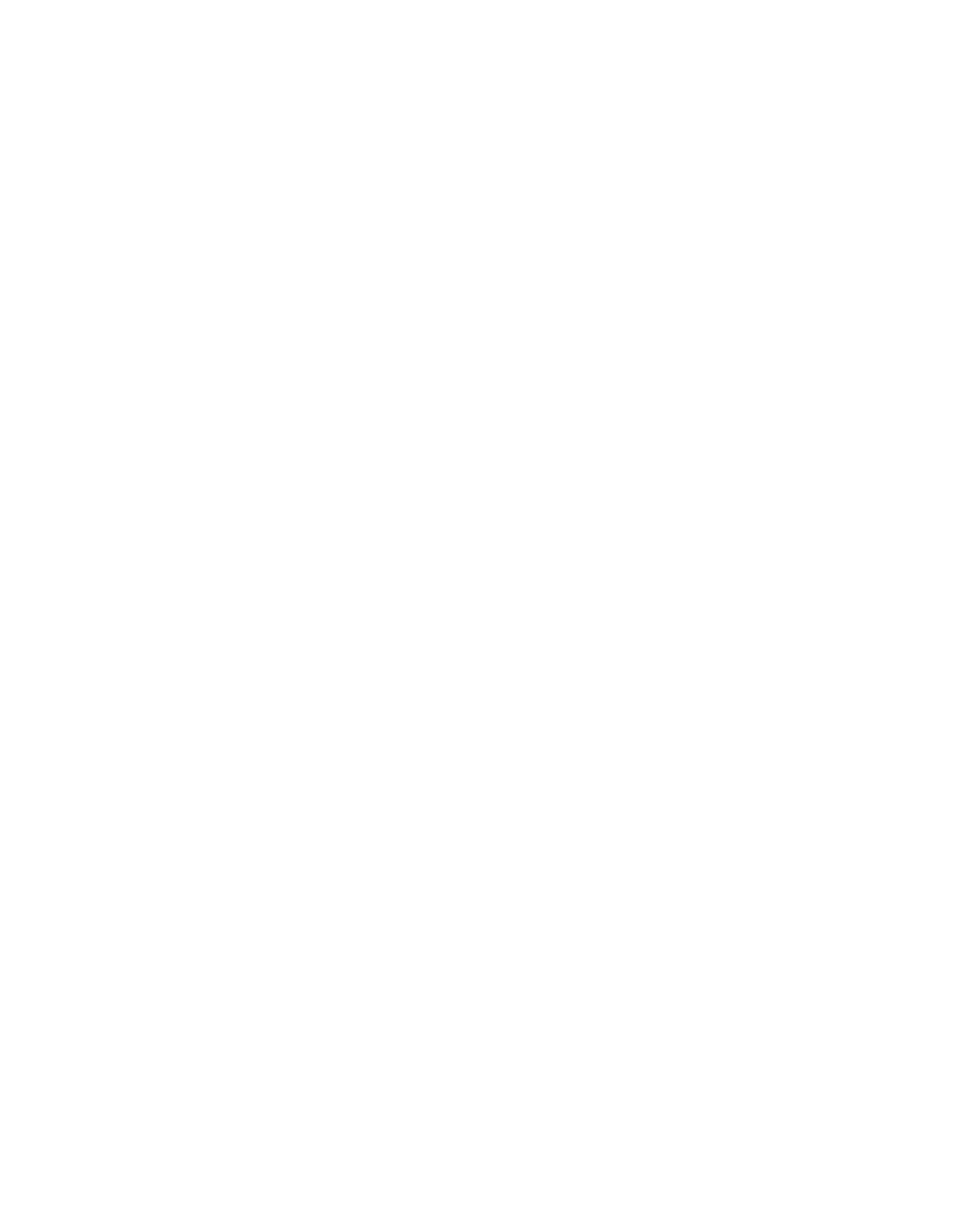# **What Is Online Learning?**

The Eastern Lancaster County School District's goal is to create a comprehensive education program to address the learning goals of its students. The District also understands the desire of some students and parents to pursue an educational route that could be considered non-traditional but is becoming more prevalent as technology provides more learning opportunities. In an effort to create a culture of educational opportunity within the legal entitlement of a public school education, the Eastern Lancaster County School District has created a variety of learning opportunities for students. Additional courses offerings have been created in an online forum and can be accessed from any Internet connection. It is the intention of the District to offer these online options for students while ensuring the quality and integrity of our curriculum is aligned to the Pennsylvania Core Standards. Ideally, every student living in the Eastern Lancaster County School District will find an opportunity to complete a rigorous and relevant education within the relationship that a community school provides.

The District has developed the following guidelines to assure that both the individual education of each student and the academic and financial integrity of the District are maintained in this exciting time of change in education. Since the never-ending march of technology makes it nearly impossible to anticipate every situation, the District maintains the latitude to make decisions on an individual student basis within the philosophy and guidelines of the District and the Commonwealth of Pennsylvania.

# **Goals of Online Learning**

- Expand the educational opportunities for the Eastern Lancaster County School District students and residents in a financially responsible manner through asynchronous and synchronous online learning opportunities.
- Enhance Eastern Lancaster County School District's curricular and non-credit course offerings by providing courses that are part of the regular course schedule.
- Provide courses for programs for populations too small to justify regular course offerings.
- Provide access to courses through alternative delivery methods in order to offer educational opportunities to students unable to meet a regular class schedule.
- Provide educational opportunities to students who are on extended homebound leave, are expelled\*, are health impaired, or are in alternative placements.
- Provide professional development opportunities to faculty and staff.

All online learning activities must be in accordance with Pennsylvania laws and Eastern Lancaster County School District guidelines.

#### **Primary Providers**

The Eastern Lancaster County School District has developed a working relationship with Accelerate Ed, APEX Learning, and GradPoint and also has and will continue to develop courses internally on the learning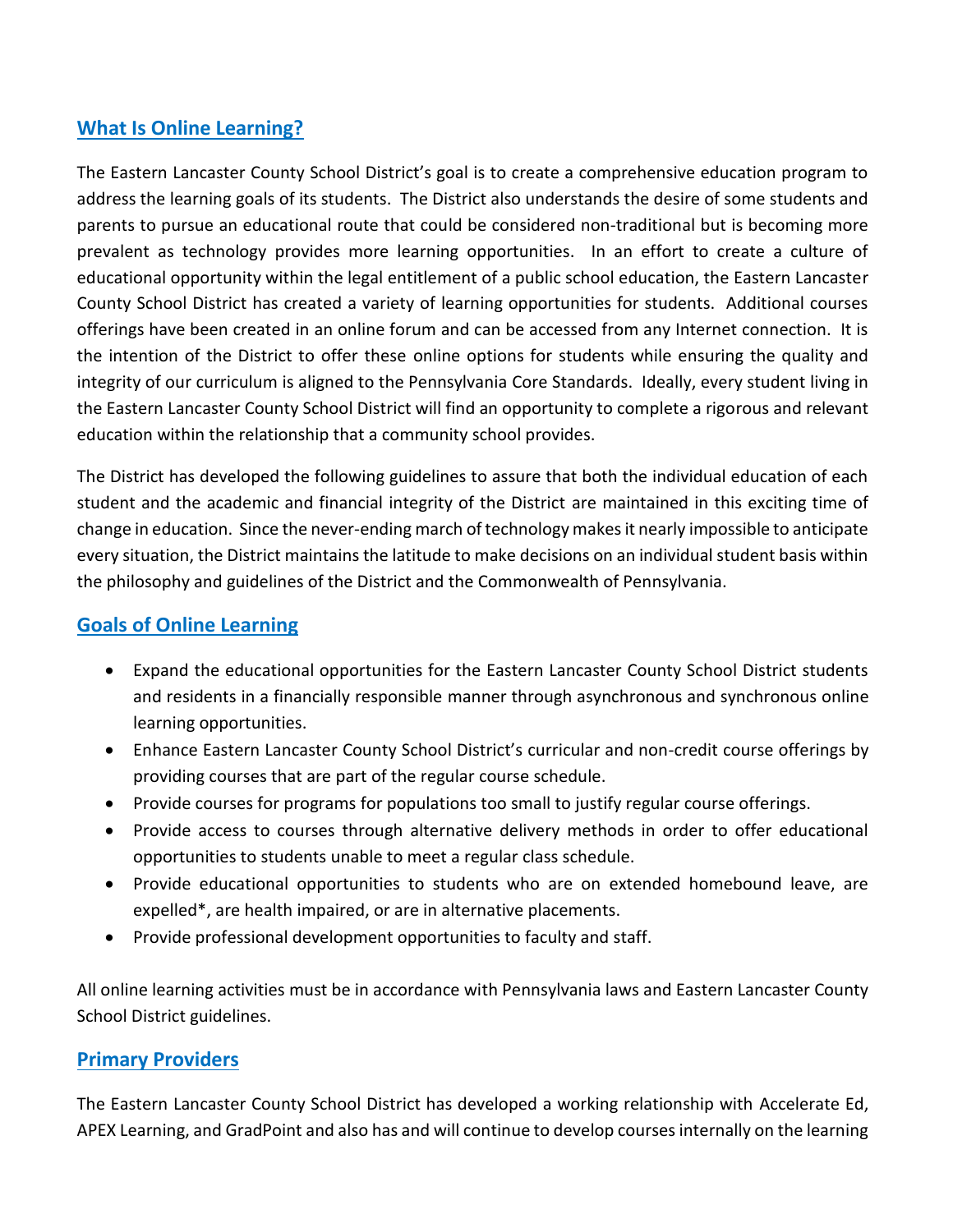management system Canvas. This provides a huge network of available coursework and the technology to deliver the curriculum. Since the District has access to all of the content on that network, the District is able to offer online courses that have been fully developed and implemented in other Pennsylvania schools. These courses are aligned to the Pennsylvania Core Standards and will serve as the primary online curriculum of the District.

#### **Enrollment**

Parents of students who want to enroll in ELANC*O*nline (EOL) courses will schedule a meeting with Curt McCaskey, the Coordinator of Non-Traditional Programs and Student Services, and the student's assigned school counselor. The student, parent(s), school counselor and academy administrator will then engage in dialogue about the policies and procedures of the program and the fit of the virtual academy for the student before he/she is enrolled. If approved, the student will then be registered into the appropriate courses.

# **Situational Options**

A. Full-Time ELANC*O*nline Student in Lieu of a Cyber Charter School:

*Note…This means eight courses per year (HS), four courses per year (MS), and four courses per year (Elementary) taught by ELANCO teachers with curriculum provided by Accelerate Ed, APEX, or GradPoint. For high school students, the 28-credit requirement still exists.*

- 1. An ELANC*O*nline teacher who is highly qualified in the subject area will be provided to the student for each course.
- 2. Only curriculum formally approved by the Eastern Lancaster County SD Board of Directors will be paid for by the District.
- 3. Students may elect to complete courses on-site at the Garden Spot campus.
- 4. Students will be required to participate in all state-mandated testing (PSSAs and Keystones) and will meet all graduation requirements including a graduation project for receipt of a diploma.
- 5. ELANC*O*nline-approved courses will count toward class rank, and a transcript for the work can be obtained. Successful completion of the graduation requirements will result in an Eastern Lancaster County School District diploma from Garden Spot High School.
- 6. A computer and peripherals will be provided if the student needs one.
- B. Home-Schooled/Private School Student Requesting Transfer to ELANC*O*nline:
	- 1. For high school students, the student must be in a full-time enrollment status (8 academic credits per year) and complete 28 credits to graduate. For middle school and elementary school students, the student must take the four core subjects – language arts, math science, and social studies. The other Humanities classes – tech ed, art, and music (MS) and art, music, library, and STEM (Elementary) – are optional but strongly recommended.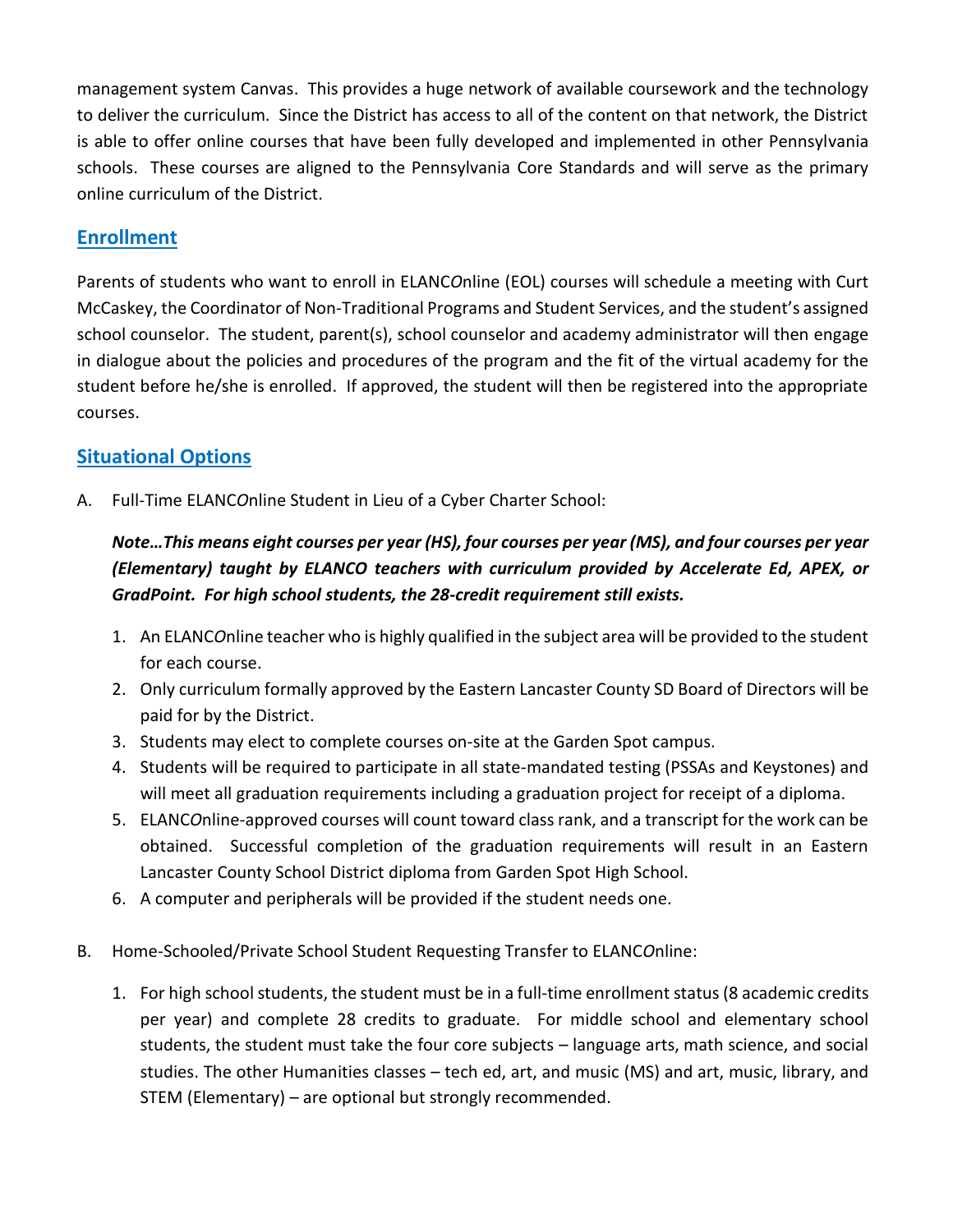- 2. Students may take up to eight semester courses in a year. **The only exception is the senior year when the requirement is six courses. Note…Students may explore taking more than four credits in one semester under a credit recovery model if needed for CTC and/or to allow for early graduation. However, these circumstances will be handled on a case by case basis.**
- 3. There will be no cost to the student for these courses.
- 4. Students may elect to take courses on site at the online Virtual Academy Center at the Garden Spot campus.
- 5. Students will be required to participate in all state-mandated testing (PSSAs and Keystones) and must meet all graduation requirements including a service learning project for receipt of an Eastern Lancaster County School District diploma from Garden Spot High School.

# **Attendance**

Students must adhere to the attendance requirements listed below. Students enrolled in ELANC*O*nline follow a policy and guidelines that insure they have opportunities to be in attendance for 990 hours per year. It is important that as a family, parent(s) and student make regular online attendance a high priority.

Please Understand That…

- a. Daily attendance for students working at home and/or with a blended schedule that has the majority of classes online at home will be based on successful completion of the following two requirements:
	- i. It is recommended that online learners in the ELANC*O*nline Virtual Academy put in 5-7 hours of online learning time in per course per week. For example, if a student is enrolled in four online courses, he/she, depending upon the difficulty of the course(s), would put in 20-28 hours of online learning time per week, on average.
	- ii. In order for a student to be counted present over the course of the week, as defined by Sunday to Saturday at 12 Midnight, he/she must complete at least 70% of the total assignments due in all of his/her courses for that week. If a student completes between 70-74% of his/her work, he or she will be in warning and receive a phone call from his/her school counselor, the District social worker, and/or the Director of Virtual Programs about developing a plan for getting the student back on track in terms of coursework. Lastly, if a student completes less than 70% of his/her assignments due in a given week, the parent(s)/guardian(s) will receive a letter in the mail documenting the attendance issues due to lack of work completion.
- b. Failure to attend online classes based on the standards above will subject ELANC*O*nline's Virtual Academy students to the same attendance rules and laws as students enrolled in Eastern Lancaster County School District (i.e. attendance letters, citations, fines, etc.).
- c. Should an extenuating circumstance arise, such as illness, educational travel, or connectivity issues, students must contact their teacher(s) as well as Curt McCaskey, the Coordinator of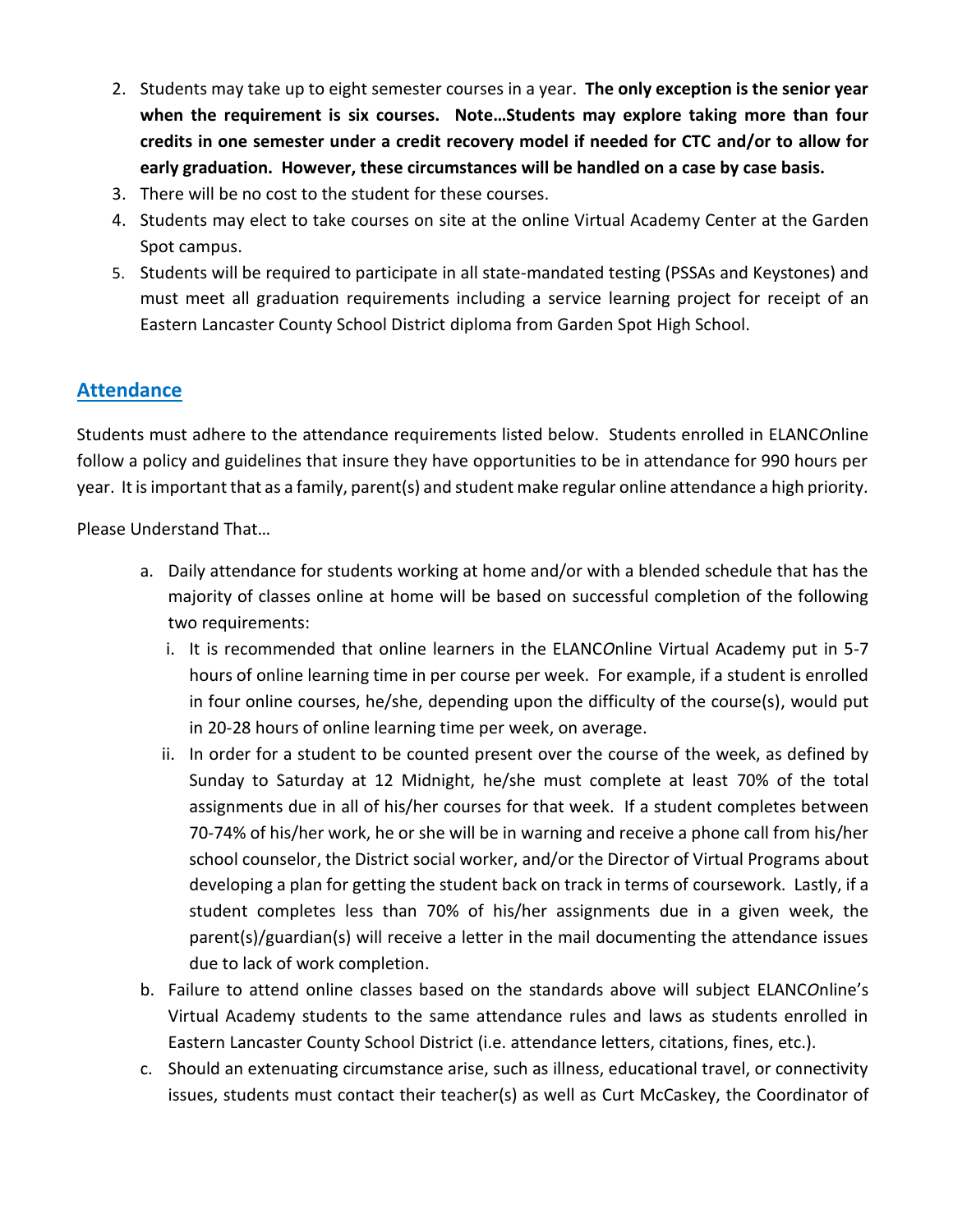Non-Traditional Programs and Student Services , and inform them of the reason(s) why there is inactivity in the courses.

*Note…Students who have a full online schedule or a blended online and on-site schedule but spend the full day or more than 50% of their school day on site will be subject to the same attendance tracking and regulations as traditional, brick and mortar students.*

#### **Student Late Work Policy**

- 1. All assignments are required to be submitted by midnight Saturday of the week assigned. If not, students will receive a zero on the assignment unless they have contacted the teacher as to the circumstance(s) why the assignment is not completed.
- 2. Students who do not complete assignments in a week's time without an acceptable excuse (i.e. illness, travel, technology issues, etc.) will receive a zero on ALL assignments not submitted. Students have 30 calendar days or until the end of the marking period, whichever occurs first, to submit the assignments for full credit.
- 3. Students who have two weeks of unexcused inactivity in any course, whether consecutive or not, will be considered to be in a probationary status and will be required to attend ELANC*O*nline on-site in the Garden Spot LMC (secondary students only) during the prescribed hours of the school day. Once the student is back in good standing, as determined by the K-12 Director of Virtual Programs, the student will not be required to be on-site.
- 4. Probationary students, attending on site, who do not complete at least one week's required work in each class, will be required to meet with their school counselor and Coordinator of Non-Tradition Programs and Student Services, about possible disenrollment in ELANC*O*nline and enrollment at their assigned elementary school, Garden Spot Middle School, or Garden Spot High school as a traditional, brick and mortar student.

# **Calendar**

Students will be following the same calendar as the students in the regular classroom with several pertinent exceptions. Students may complete work any time of day and any day within the school calendar regardless of snow days, in-service days, or weekends. For Semester length courses, work will begin on the first day of the semester, and all work will be completed by last day of semester, unless there are extenuating circumstances. For yearlong courses, work will begin on first day of current school for year, and all work must be completed by the last day of the school calendar for current year. **Notes…Dates will be adjusted based on loss of days due to inclement weather.**

# **Textbooks**

The vast majority of online courses are textbook-free. However, should there be courses that require textbooks and/or materials (i.e. calculator, heart rate monitor, etc.), the appropriate student textbooks/materials will be provided by Eastern Lancaster County School District. If textbooks/materials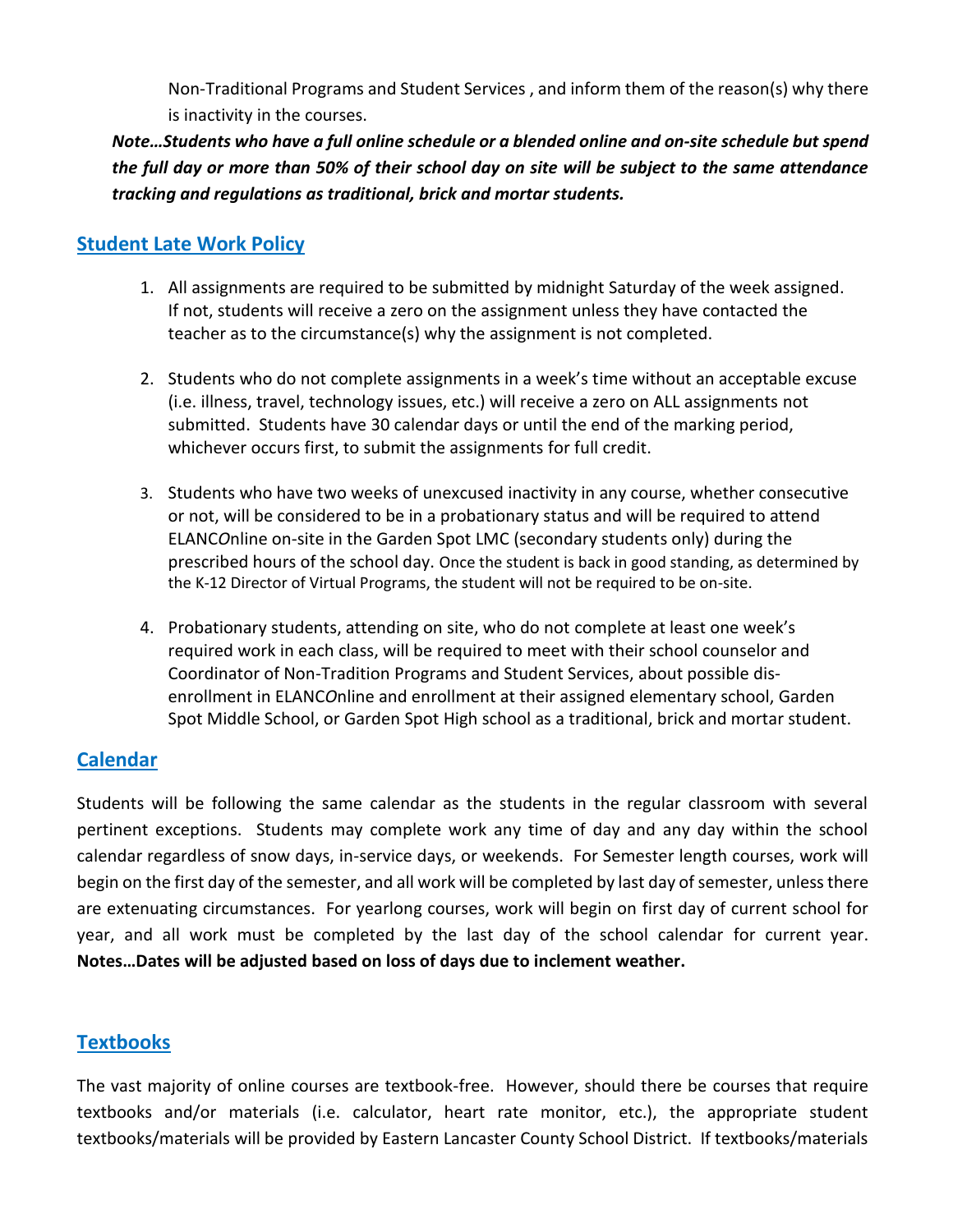are needed, they will be distributed during Orientation in **August** for newly enrolled students, during summer meetings with returning students, or during the school year at the time of enrollment. Any and all textbooks/materials you receive are the property of the Eastern Lancaster County School District. If the textbooks/materials have been damaged due to misuse, it will be the student and parent/guardian's responsibility to pay for the appropriate repair or replacement of the textbooks/materials. **Failure to pay to repair and/or replace damaged materials will result in the parent of the student being invoiced for the costs the student has incurred.** 

#### **Technology**

Eastern Lancaster County School District will provide a computer to a student enrolled in ELANC*O*nline courses in the Eastern Lancaster County School District Virtual Academy. As needed the District will also provide a personal printer with scanning capability to each ELANC*O*nline household. The computers and printers used for ELANC*O*nline are the property of the District. They must be maintained, and any damage that is not due to "normal wear" will be the responsibility of the family. Use of computer and storage of materials onto that computer must be related to the coursework associated with the ELANC*O*nline Virtual Academy. ELANCO School District laptops have Internet filtering software installed on them. However, it is suggested that parents/guardians take steps to monitor their child's use of the computer to ensure that the child stays on task and uses the computer according to the ELANCO Acceptable Use Policy. If there are any questions, please contact the Technology Help Desk at 717.354.1547.

#### **ELANC***O***nline Virtual Center**

ELANC*O*nline students are welcome to work in the ELANC*O*nline room (i.e. Virtual Center) within the LMC. ELANC*O*nline students can work on site with advanced notice. Unless it has been predetermined at enrollment, a student or parent/guardian must contact Curt McCaskey [\(curt\\_mccaskey@elanco.org\)](mailto:curt_mccaskey@elanco.org) in advance to the student's arrival to the Virtual Center. Students in the Virtual Center are expected to do the following: (1) Be productive. (2) Be polite. (3) Respect the school rules, including those of the high school and middle school. (4) Work quietly. Virtual Center privileges include the following: (1) The use of cell phones and iPods are allowed provided that the student is completing a minimum of 75% of her/his work assignments. (2) Food and drink are allowed. Although we give our ELANC*O*nline students these privileges, they must abide by the high school and middle school rules once leaving the Virtual Center. There is an ELANC*O*nline staff member available in the Virtual Center to answer any questions or concerns a student has about his/her current curriculum. If a student has difficulty with his/her grades, administrative staff reserves the right to require the student to work daily in the Virtual Center.

ELANC*O*nline students should enter the building office main entrance. Please note that the Virtual Center is only open school hours. Check for school delays and cancelations at 717-354-1111 and/or [www.elanco.org.](http://www.elanco.org/)